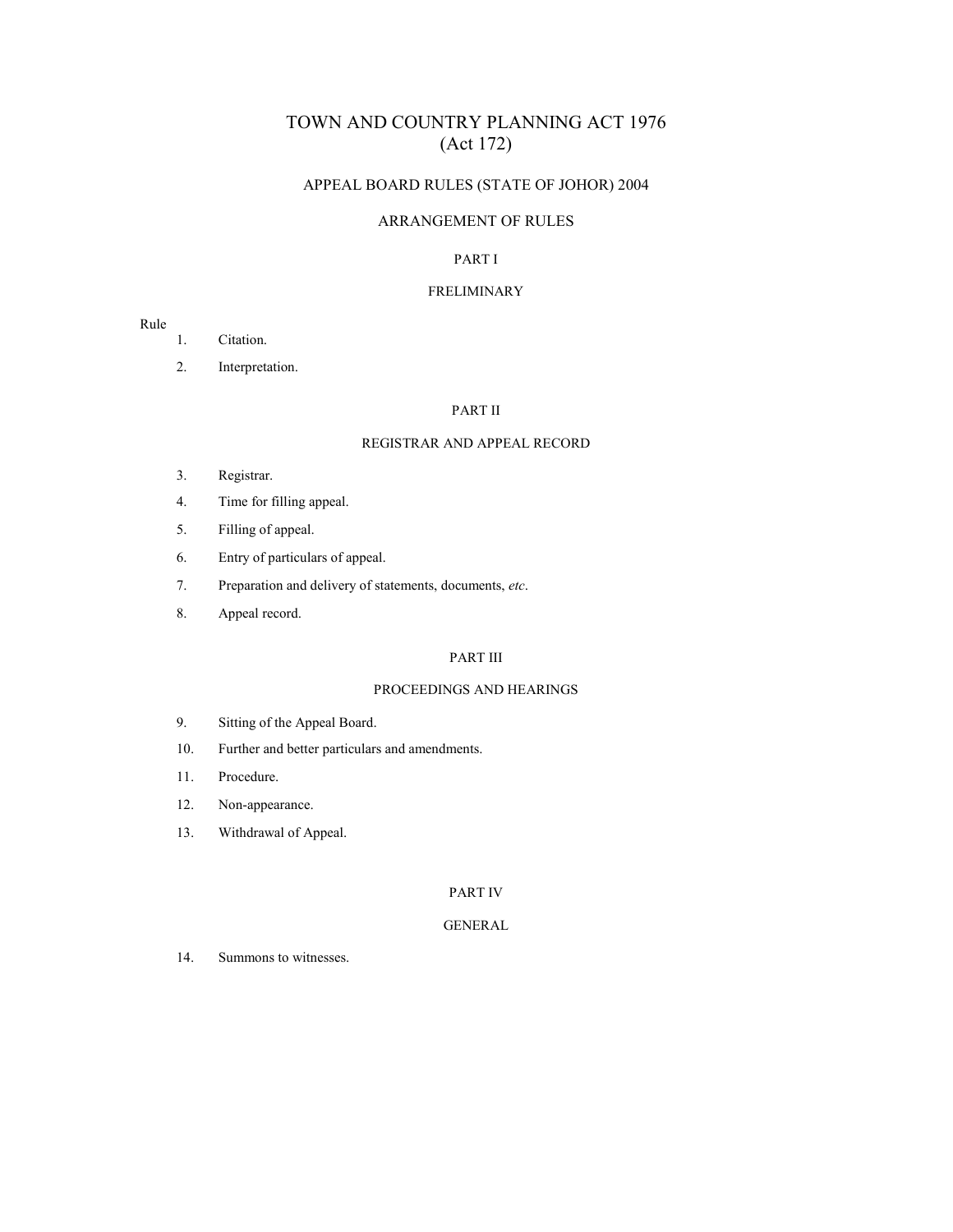Rule

- 15. Official seal.
- 16. Extension of time.
- 17. Right to be represented.
- 18. Stay of execution.
- 19. Application of Subordinate Court Rules 1980.
- 20. Allowance.

SCHEDULE I SCHEDULE II SCHEDULE III SCHEDULE IV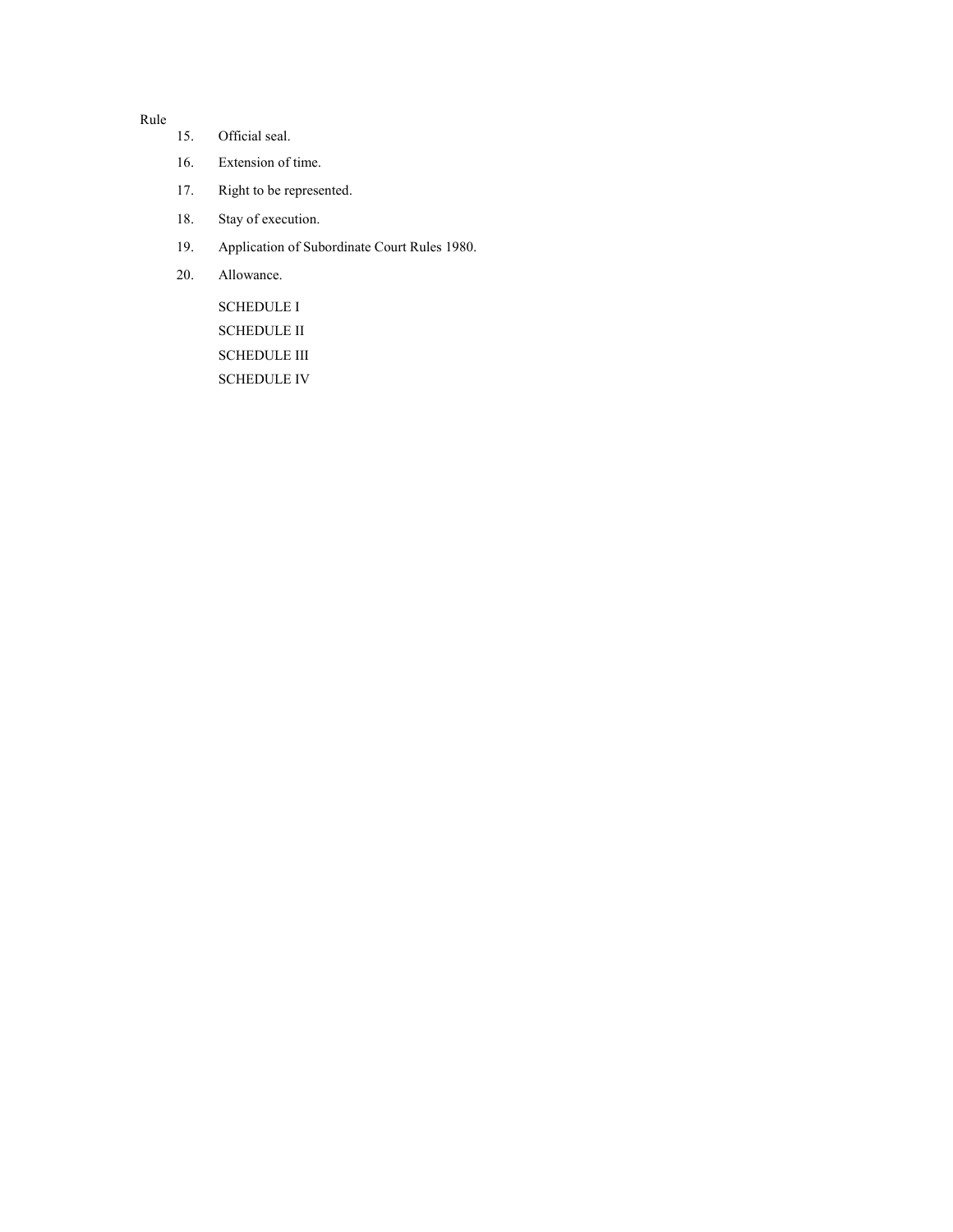# TOWN AND COUNTRY PLANNING ACT 1976 (Act 172)

#### APPEAL BOARD RULES (STATE OF JOHOR) 2004

In exercise of the powers conferred by subsection  $36(15)$  of the Town and Country Planning Act 1976 *[Act 172*] the State Authority makes the following rules:

#### PART I

#### PRELIMINARY

*Citation*  1. These rules may be cited as the **Appeal Board Rules (State of Johor) 2004** and shall come into operation on the date it is published in the Gazette.

*Interpretation* 2. In these Rules, unless the context otherwise requires -

"Act" means the Town and Country Planning Act 1976 *[Act 172];*

 "Appeal Board" means the Appeal Board constituted under section 36 of the Act;

"appellant" means the person filing the notice of appeal pursuant to rule 4;

 "Chairman" means the Chairman of the Appeal Board appointed under section 36 of the Act;

"Form" means a form set out in the Schedule to these Rules;

 "Registrar" means the Registrar of the Appeal Board appointed under rule 3; and

 "Solicitor" means an advocate and solicitor as defined by the Legal Profession Act 1976 *[Act 166].*

#### PART II

### REGISTRAR AND APPEAL RECORD

*Registrar*  3. (1) a Registrar shall be appointed by the State Authority from amongst the Assistant Directors of the Department of the Town and Country Planning in the State.

> (2) The Registrar shall keep a Register of Appeals containing the particulars as set out in Schedule I.

*Time for filing appeal.* 4. An appeal to the Appeal Board pursuant to section 23, subsections 25(9), 30(2) and 30(7), section 35C, subsections 35D(3) and 35E(3) of the Act shall be filed within thirty days from the date of communication of the decision or order, as the case may be.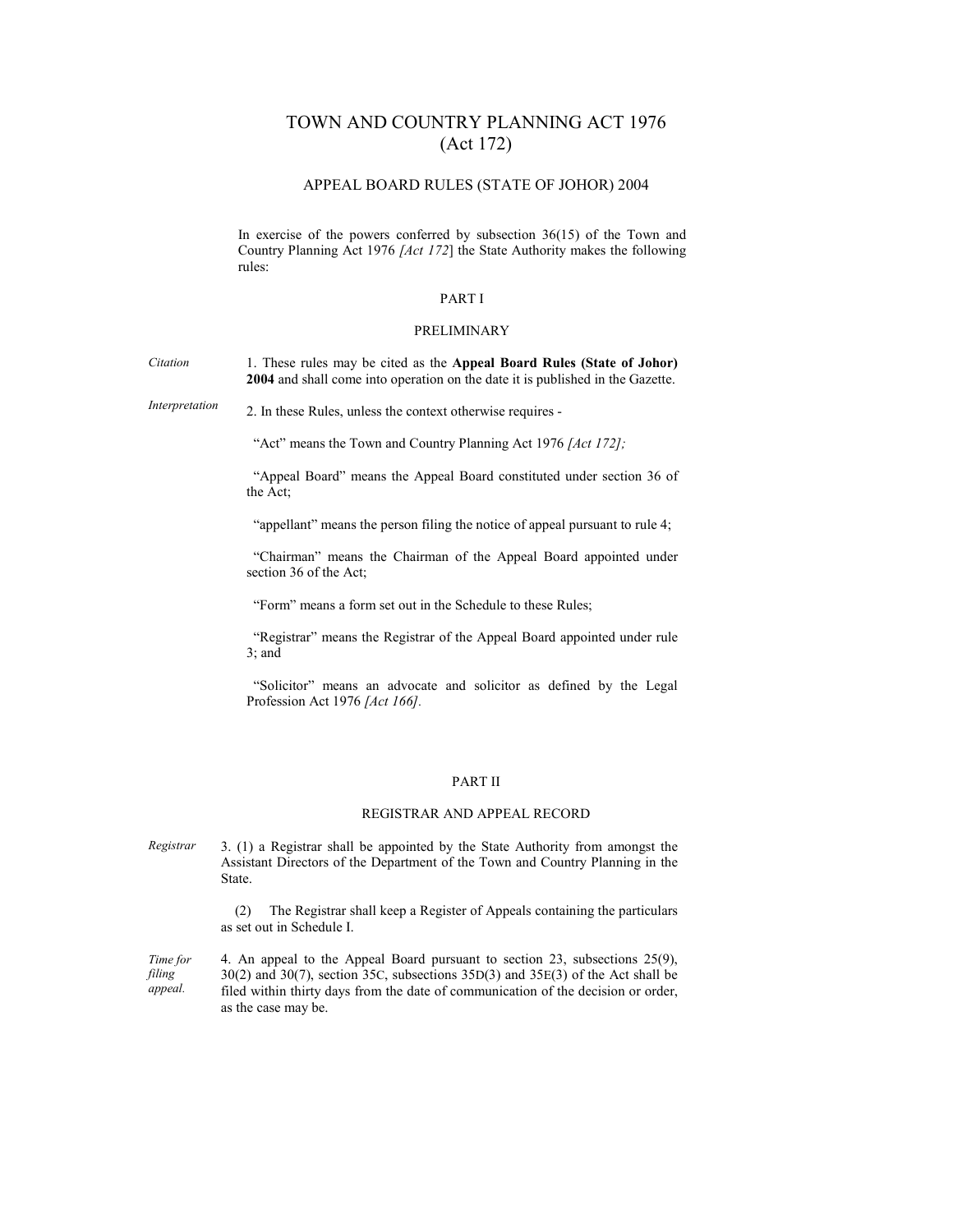- (a) Form A Schedule II, in respect of an appeal pursuant to section 23 of the Act;
- (b) Form B Schedule, in respect of an appeal pursuant to subsection 25(9), 30(7) or 35D(3) of the Act;
- (c) Form C Schedule II, in respect of an appeal pursuant to subsection 30(2) of the Act;
- (d) Form D Schedule II, in respect of an appeal pursuant to section 35C of the Act;
- (e) Form E Schedule II, in respect of an appeal pursuant to subsection 35E(3) of the Act.

 (2) The fees to be paid under these Rules shall be as prescribed in Schedule III.

6. Upon filing of a notice of appeal, the Registrar shall -

- (a) enter the particulars of the appeal in the Register of Appeals and give a reference number for the entry;
- (b) within ten days serve a copy of the notice of appeal on the local planning authority from whose decision the appeal is brought against; and
- (c) where the appeal is brought pursuant to paragraph 23(1) *(b)* of the Act, who applied for the planning permission.

7. (1) Upon receiving the notice of appeal from the Registrar, the local planning authority shall prepare -

*Preparation and delivery of statements, documents, etc.*

*Entry of particulars of* 

*appeal* 

- (a) a statement of the facts of the case and of the reasons or grounds for decision or orders; and
- (b) a list of all relevant documents and correspondences or any exhibits requested by the Registrar.

 (2) The local planning authority shall within thirty days after receiving the notice of appeal, deliver to the Registrar, the documents set out in sub rule (1).

 (3) If the local planning authority fails to deliver the documents mentioned in sub rule (1) within the period of thirty days or such extended period as may permitted by the Registrar, the Board shall proceed with the hearing in any manner it deems fit.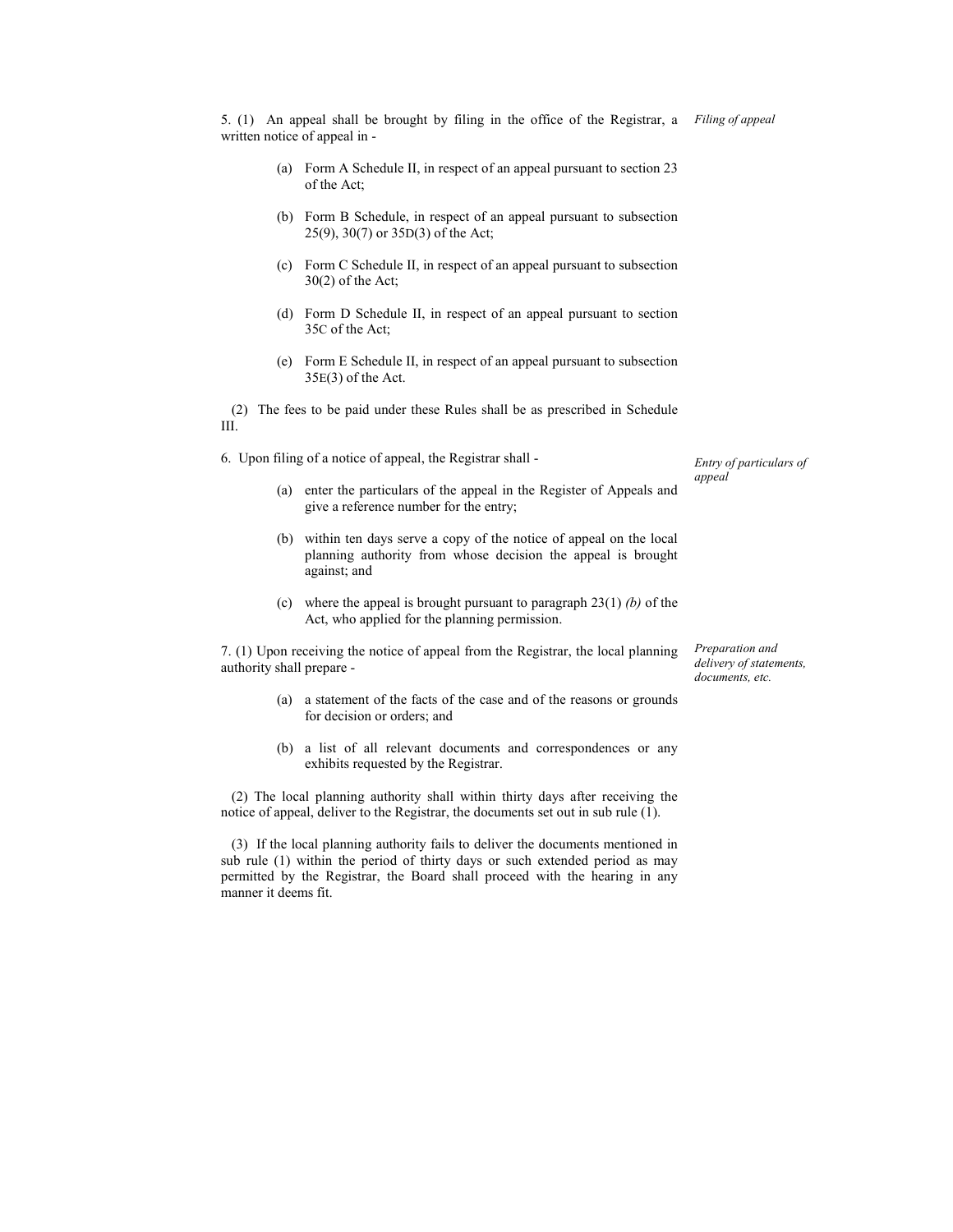(4) The Registrar shall determine the number of copies to be filed by the parties under this rule.

*Appeal record.*  8. (1) Upon receipt of the documents referred to in rule 7, the Registrar shall prepare sufficient copies of the appeal record consisting of the following;

- (a) the notice of appeal; and
- (b) the document referred to in rule 7.

 (2) The Registrar shall serve on the appellant a notice in Form F Schedule II that the appeal record is ready and requiring the appellant to pay within fourteen days a sum sufficient to defray the costs of preparing the appeal record.

 (3) If the appellant does not comply with sub rule (2), it shall be deemed that the appellant does not intend to proceed with his appeal.

(4) Upon payment of the sum mentioned in sub rule (2), the Registrar shall -

- (a) supply the appellant with a copy of the appeal record and sufficient additional of copies of the appeal record for service by the appellant on the other parties in the appeal; and
- (b) forward a copy each of the appeal record to the Chairman and the two members called upon by the Chairman to preside with him on the Appeal Board.

 (5) The Appellant shall serve the appeal record to all the parties in the appeal at least seven clear days before the date of hearing as notified by the Registrar under rule 9.

#### PART III

### PROCEEDINGS AND HEARING

*Sitting of the Appeal Board*  9. (1) The Appeal Board shall convene at such place as the Chairman may from time to time determine.

> (2) The place where the Appeal Board is convened shall be deemed as an open court to which the public may have access.

> (3) The Registrar, upon being directed by the Chairman shall serve the parties to the appeal a notice in Form G Schedule II notifying them of the date, time and place of hearing at least ten clear days before the hearing.

10. The Chairman may, at any time -

- (a) require the appellant, the local planning authority or any other parties in the appeal to, with in a specified time, furnish further and better particulars on any matter which appears necessary for the Appeal Board; and
- (b) allow any application by the parties in the appeal to amend any statement notice or document in the appeal record on such terms as he deems fit.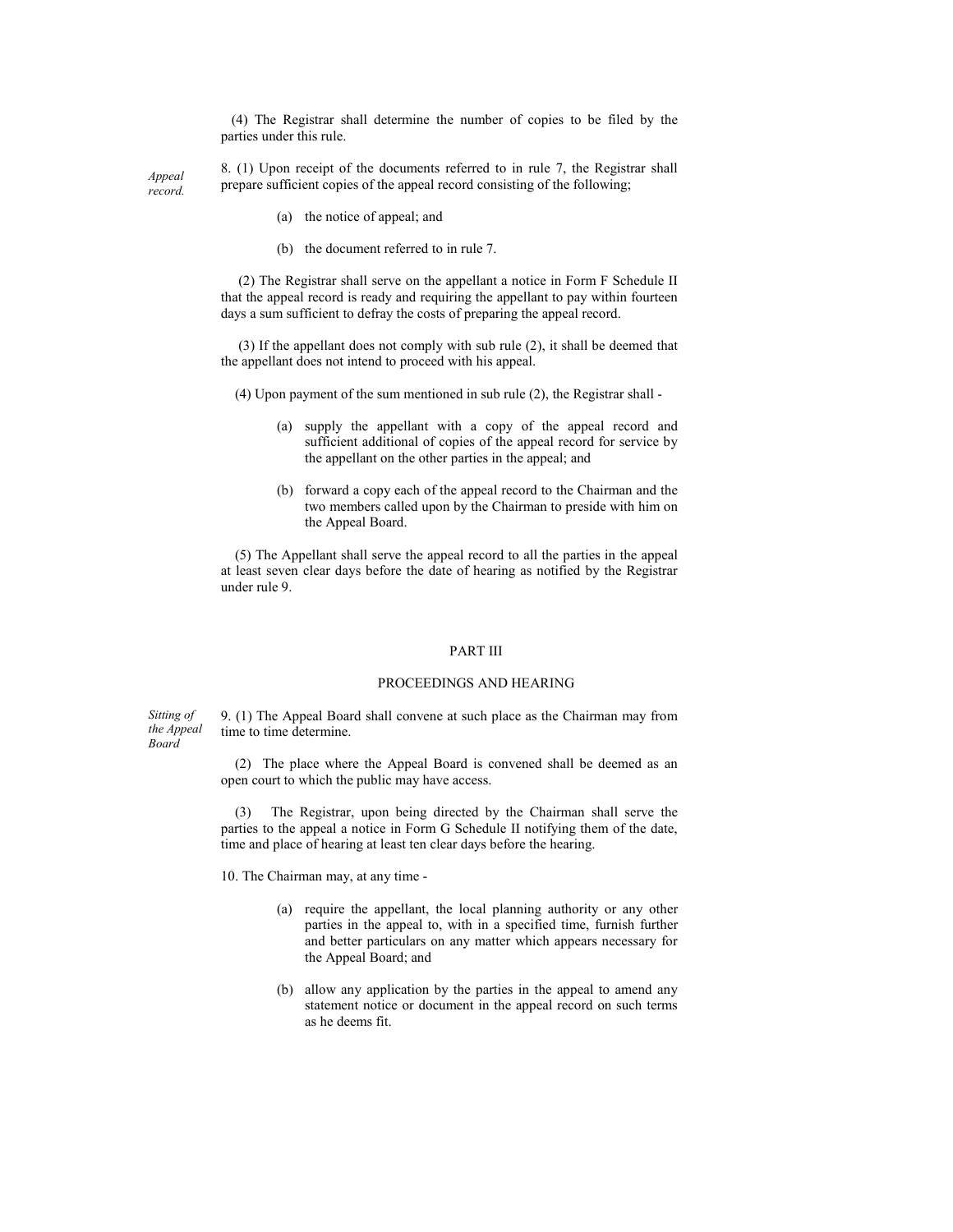11. Subject to the provisions of the Act and these rules, the following procedure *Procedure*shall apply in relation to the hearing of an appeal by the Appeal Board.

- (a) unless the Chairman otherwise determines, the appellant shall begin and shall have the final right of reply and the other parties shall be heard in such order as the Chairman may determine;
- (b) the appellant, the local planning authority and any other parties to the appeal shall be entitled to call evidence and cross-examine any person giving evidence and may address the Appeal Board in respect to all matters raised in the proceedings;
- (c) evidence may be given orally or, if the parties to the appeal consent or the Chairman so orders, by affidavit, but the Chairman may at any stage of the proceedings order the personal attendance of any deponent for examination and cross-examination;
- (d) all evidence given shall be on oath unless directed otherwise by the Chairman. The oath or affirmation shall be administered by the Registrar or such other person as may be authorized by the Chairman;
- (e) provisions of law relating to evidence shall not apply to proceedings before the Appeal Board;
- (f) the Appeal Board may put any question to any witness and may compel him to produce any document that is within his power to produce;
- (g) any written statement or documentary evidence tendered shall be marked as exhibits and shall form part of the record of proceedings;
- (h) the Chairman shall take or cause to be taken notes of the evidence given and so far as appears necessary, the submissions made by the parties;
- (i) at the conclusion of the hearing or such date as determined by the Chairman, the Chairman shall deliver the decision, order or award of the Appeal Board and the Chairman shall state the grounds for such decision, order or award.
- (j) The Registrar shall subsequently serve a copy of the decision or award of the Appeal Board to every party involved in the appeal, as prescribed in Form H Schedule II;
- (k) The Chairman may from time to time adjourn the proceedings and may impose such terms as he deems fit upon doing so.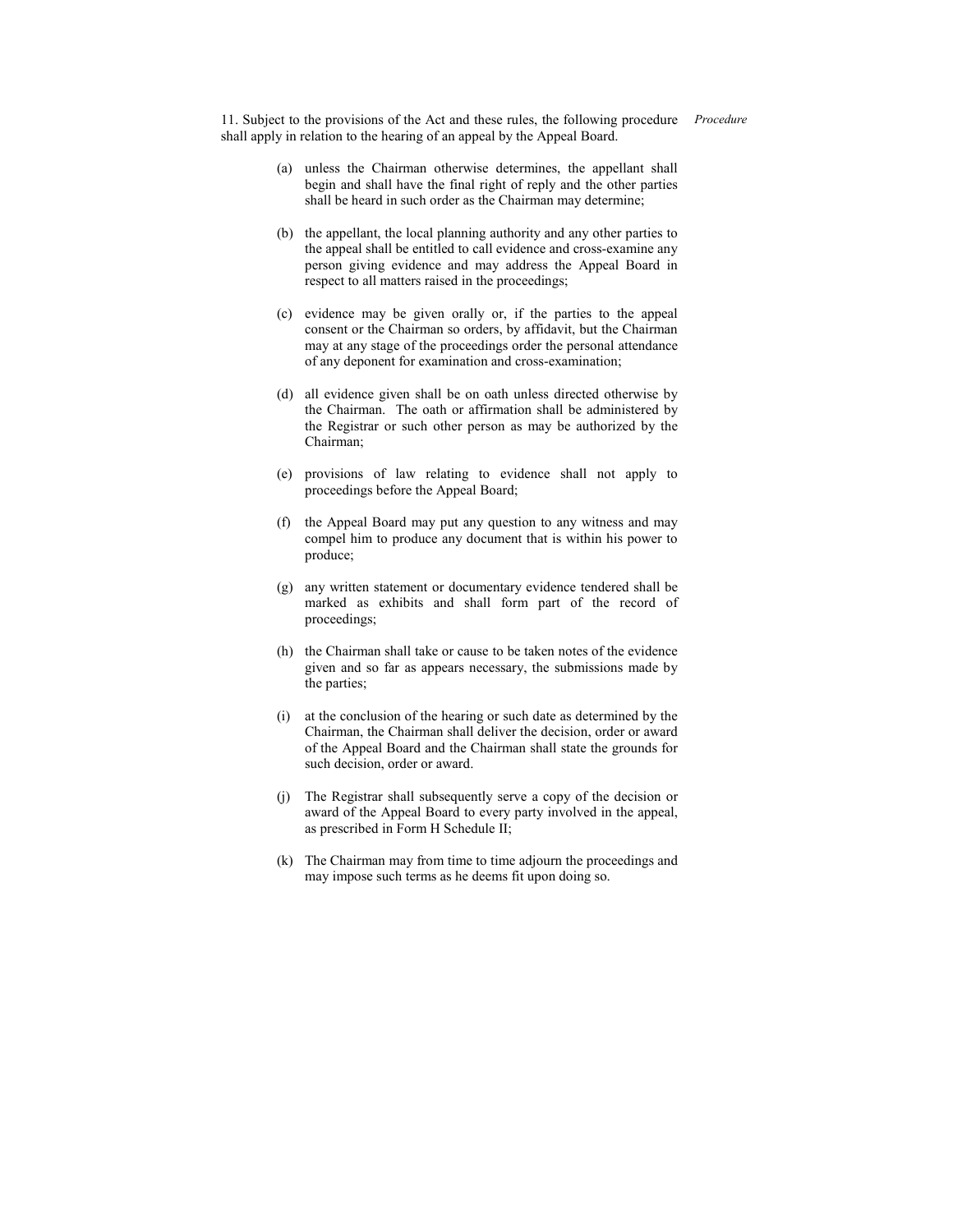*Nonappearance*  12. (1) The Appeal Board may dismiss the appeal at the time of the sitting if -

- (a) neither the appellant nor the local planning authority appears; or
- (b) the appellant does not appeal.

 (2) Where at the time of the sitting, the appellant appears but the local planning authority or any other party to the Appeal does not, the appeal Board may hear and determine the appeal in their absence.

 (3) Where the appeal has been dismissed or determined under sub rule (1) or (2), the party who was absent may, within ten days of the order of dismissal or determination, apply in writing to the Appeal Board to set aside the said order of dismissal or determination.

 (4) If the Appeal Board is satisfied that there are sufficient grounds for the absence, it may set aside the order of dismissal or determination and thereupon set a new date for the full hearing of the appeal.

*Withdrawal of Appeal.*

13. (1) An appellant may at anytime before his appeal is heard file at the office of the Registrar and at the same serve on the parties to the appeal a notice of discontinuance as specified in Form 1 of Schedule II, to the effect that he does not intend to further proceed with the appeal.

 (2) Upon filing of the notice of discontinuance, the appeal shall be deemed to have been dismissed by the Appeal Board.

#### PART IV

#### GENERAL

*Summons to witnesses.* 

14. (1) The Appeal Board may on application from any party, issue summons to any witness to testify or produce any document or statement before it.

 (2) Every summons to a witness to attend or produce document or statement at the proceedings of the Appeal Board shall be in Form J Schedule II and shall be served on him personally.

 (3) Every summons to produce documents to the Appeal Board shall be in Form K Schedule II and shall be served on the person summoned personally.

 (4) Expenses for the attendance of any witness shall be borne by the party who applied for the issue of the summons. Such expenses shall include allowing for food, mileage, lodging and loss of daily income.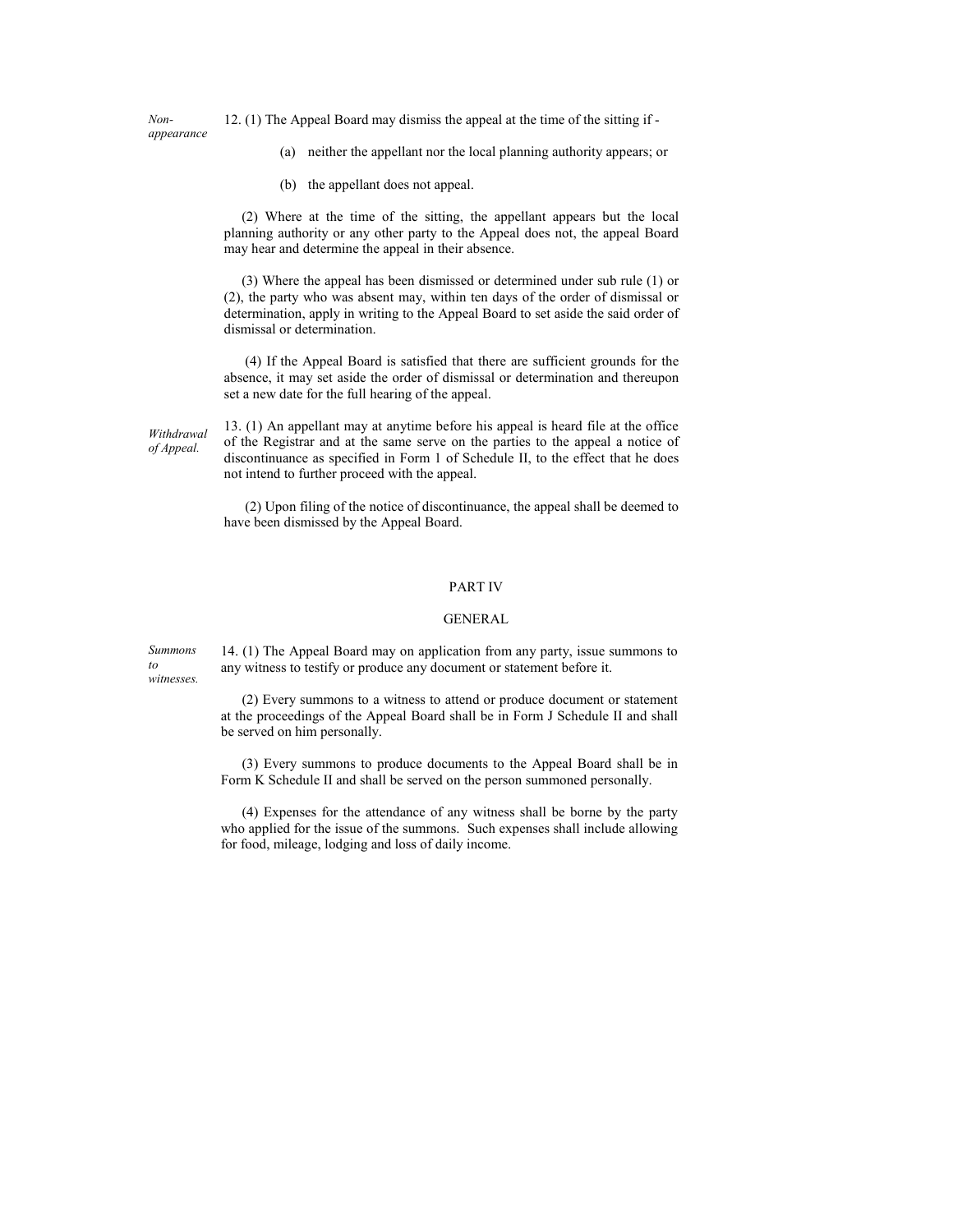| 15. (1) The Appeal Board shall have an official seal which shall be kept in the<br>custody of the Registrar.                                                                                                                                                                                                       | Official seal.                          |
|--------------------------------------------------------------------------------------------------------------------------------------------------------------------------------------------------------------------------------------------------------------------------------------------------------------------|-----------------------------------------|
| (2) Every summon, notice, award, order, decision or any other document<br>issued, made or given by the Appeal Board shall be signed by the Chairman and<br>sealed with the official seal of the Appeal Board.                                                                                                      |                                         |
| 16. The time appointed by or under these Rules for the doing of any act may, on<br>application to the Appeal Board, be extended on such terms and conditions as the<br>justice of the case may require.                                                                                                            | Extension of time.                      |
| 17. In any appeal, the local planning authority may be represented by any or its<br>officers duly appointed or by a solicitor or any other person duly authorized by<br>it; and any other person may appeal on his own behalf or he represented by a<br>solicitor or any other person allowed by the Appeal Board. | Right to be<br>represented.             |
| 18. The filing of a notice of appeal shall not operate as a stay of execution, but<br>the Appeal Board may on application and where sufficient cause is shown, grant<br>a stay of execution on such terms as it thinks fit.                                                                                        | Stay of execution.                      |
| 19. Where it is not provided for otherwise by the Act or these Rules -                                                                                                                                                                                                                                             | Application of                          |
| the Appeal Board may regulate its proceedings having regard to<br>(a)<br>the Subordinate Court Rule 1980; and                                                                                                                                                                                                      | Subordinate Court<br><b>Rules</b> 1980. |
| (b) forms which are in used in the subordinate courts may be used<br>with modifications in proceedings before the Appeal Board.                                                                                                                                                                                    |                                         |
| 20. For the purposes of subsection $36(16)$ of the Act, allowances for the<br>Chairman, Deputy Chairman, Board Members and Registrar of the Appeal Board<br>shall be as set out in Schedule IV.                                                                                                                    | Allowance.                              |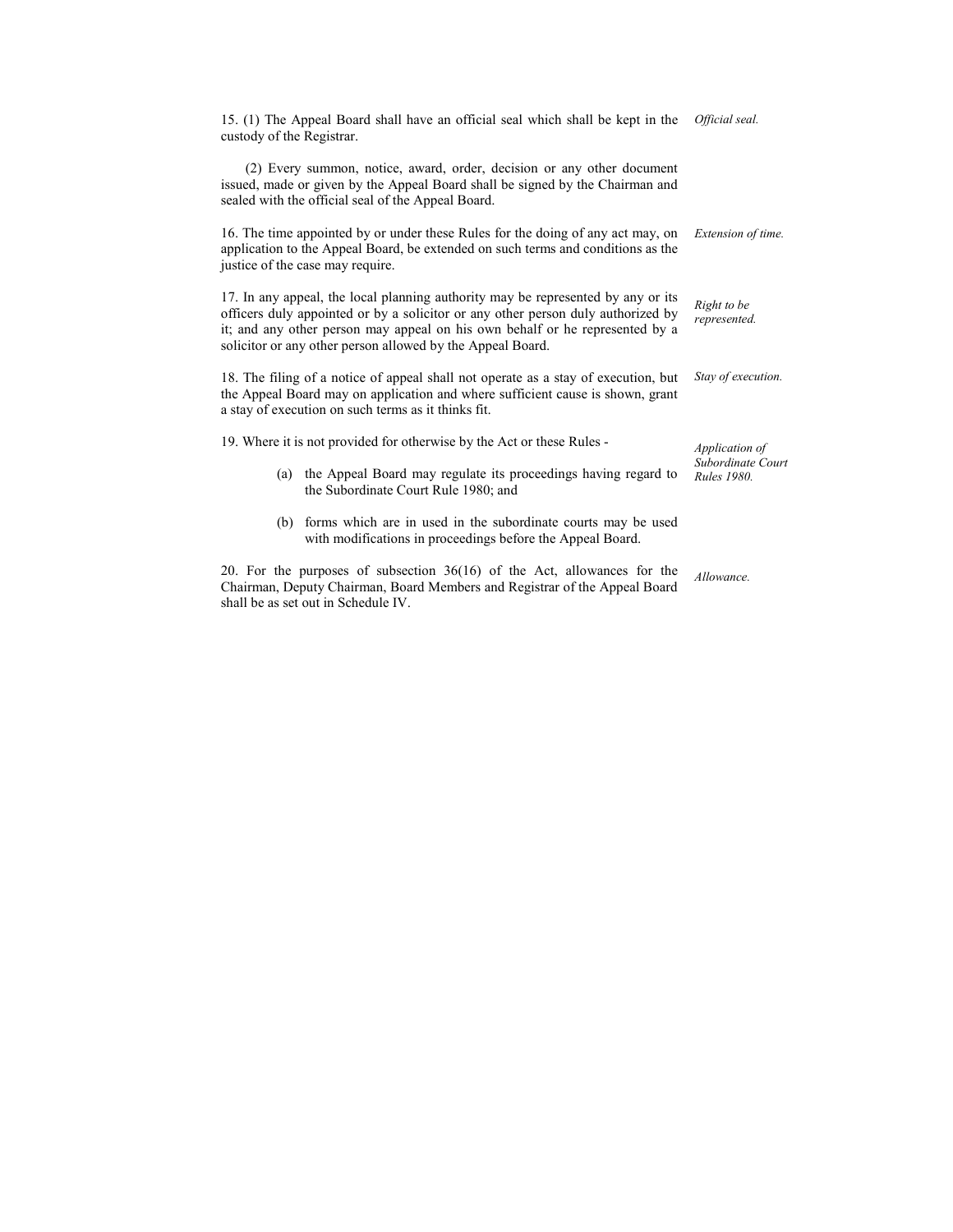# TOWN AND COUNTRY PLANNING ACT 1976

## APPEAL BOARD RULES (STATE OF JOHOR) 2004

#### Sub rule 3(2)

# *REGISTER OF APPEALS*

| (1)       | (2)       | (3)          | (4)                | (5)          | (6)          | (7)       | (8)     | (9)             | (10)    | (11)        |
|-----------|-----------|--------------|--------------------|--------------|--------------|-----------|---------|-----------------|---------|-------------|
| Reference | Date      | Name of      | Name of            | <b>Brief</b> | <b>Brief</b> | Date      | Members | <b>Brief</b>    | Remarks | Registrar's |
| Number    | <b>Of</b> | Appellant    | Party/other        | Description  | Description  | <b>Of</b> | of the  | Description     |         | Signature   |
|           | issue     | (name of     | Parties            | Of           | Of           | Hearing   | Panel   | <b>Of</b>       |         |             |
|           |           | solicitor,   | (name of           | appeal       | Decision     |           |         | Decision,       |         |             |
|           |           | if any,      | solicitor, if any, |              | <b>Of</b>    |           |         | Orders,         |         |             |
|           |           | and address  | and address for    |              | Local        |           |         | Award,          |         |             |
|           |           | for service) | service)           |              | Planning     |           |         | <i>Etc</i> of   |         |             |
|           |           |              |                    |              | Authority    |           |         | Appeal<br>Board |         |             |
|           |           |              |                    |              |              |           |         |                 |         |             |
|           |           |              |                    |              |              |           |         |                 |         |             |
|           |           |              |                    |              |              |           |         |                 |         |             |
|           |           |              |                    |              |              |           |         |                 |         |             |
|           |           |              |                    |              |              |           |         |                 |         |             |
|           |           |              |                    |              |              |           |         |                 |         |             |
|           |           |              |                    |              |              |           |         |                 |         |             |
|           |           |              |                    |              |              |           |         |                 |         |             |
|           |           |              |                    |              |              |           |         |                 |         |             |
|           |           |              |                    |              |              |           |         |                 |         |             |
|           |           |              |                    |              |              |           |         |                 |         |             |
|           |           |              |                    |              |              |           |         |                 |         |             |
|           |           |              |                    |              |              |           |         |                 |         |             |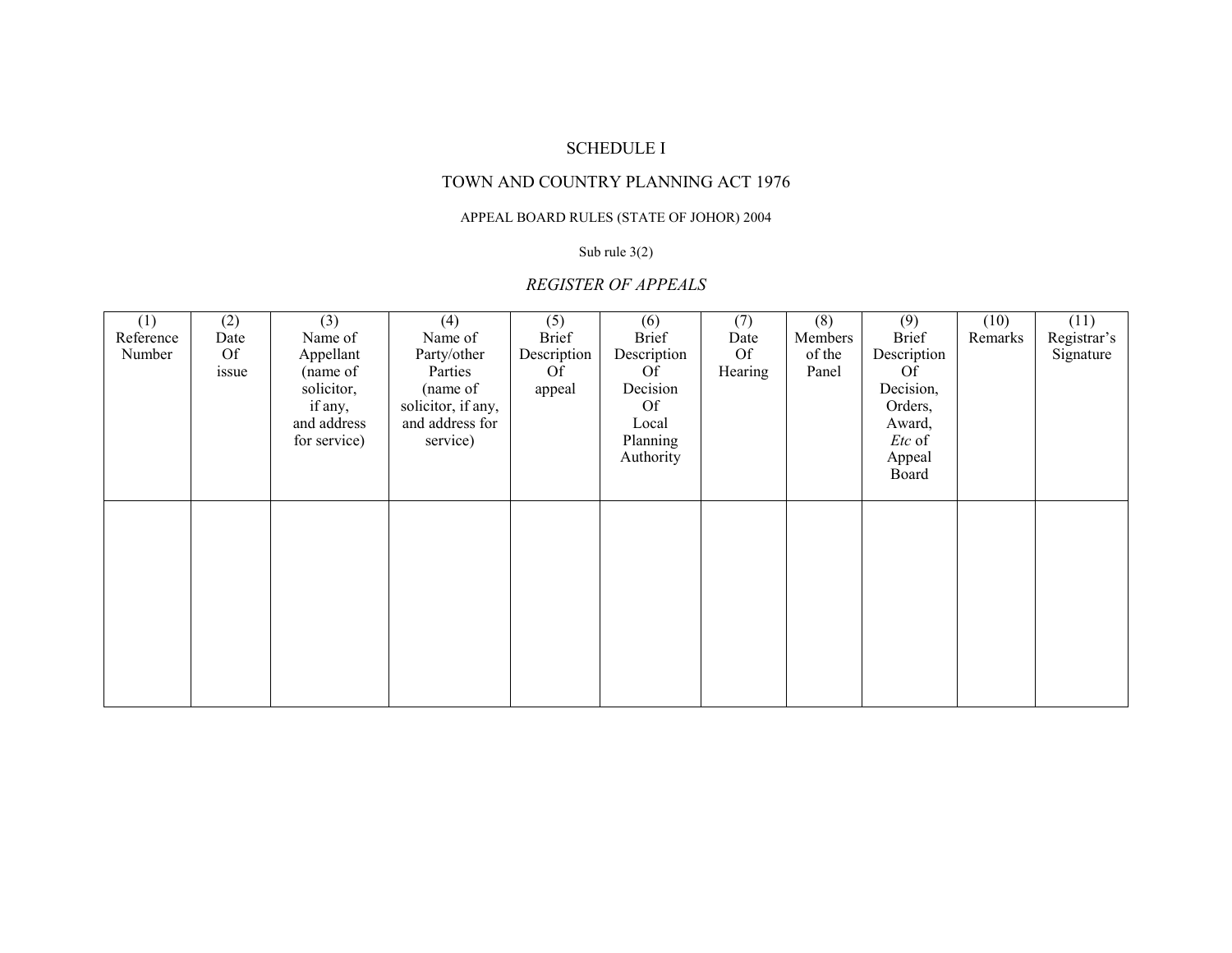## TOWN AND COUNTRY PLANNING ACT 1976

### APPEAL BOARD RULES (STATE OF JOHOR) 2004

### **Form A**

### Sub rule 5(1) *(a)*

### *NOTICE APPEAL AGAINST THE DECISION OF THE LOCAL PLANNING AUTHORITY*

Appeal No: ………………

| (local planning authority)                                                                                        |  |
|-------------------------------------------------------------------------------------------------------------------|--|
|                                                                                                                   |  |
| (date)                                                                                                            |  |
| to grant planning permission/granting planning permission subject to conditions/in relation to my/ our objection. |  |
| *I am/We are the *registered proprietor/registered lessee/trustee/personal representative/agent of the registered |  |
| (local authority area)                                                                                            |  |
|                                                                                                                   |  |
|                                                                                                                   |  |
| The names and address of parties to the appeal (other than the local planning authority) are -                    |  |
|                                                                                                                   |  |
|                                                                                                                   |  |
|                                                                                                                   |  |
|                                                                                                                   |  |
| All correspondences regarding to the appeal shall be addressed to *me/us at the address shown above to *my/our    |  |
| A copy the decision of the local planning authority is attached herewith.                                         |  |
| Date: $\dots\dots\dots\dots$<br>Signature of Appellant                                                            |  |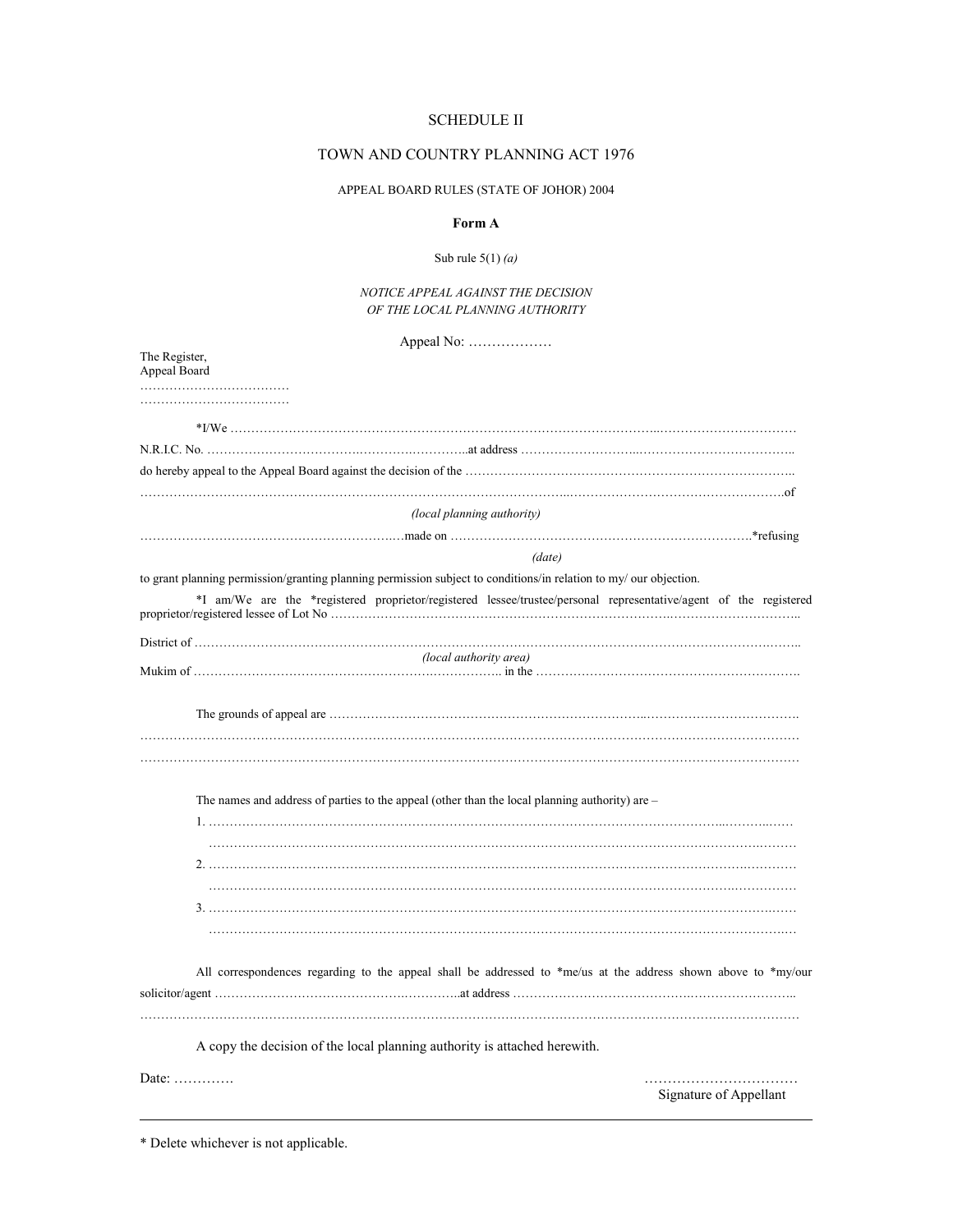## TOWN AND COUNTRY PLANNING ACT 1976

### APPEAL BOARD RULES (STATE OF JOHOR) 2004

### **Form B**

#### Sub rule 5(1) *(b)*

### *NOTICE OF APPEAL AGAINST THE AMOUNT OF REIMBURSEMENT/COMPENSATION OFFERED/AWARDED OR PAID*

Appeal No: ………………

| The Register,<br>Appeal Board                                      |                                                                                                                   |
|--------------------------------------------------------------------|-------------------------------------------------------------------------------------------------------------------|
|                                                                    |                                                                                                                   |
|                                                                    |                                                                                                                   |
|                                                                    |                                                                                                                   |
|                                                                    |                                                                                                                   |
|                                                                    |                                                                                                                   |
|                                                                    | (local planning authority)                                                                                        |
|                                                                    |                                                                                                                   |
|                                                                    | (date)                                                                                                            |
| of the *reimbursement/compensation *offered/awarded/paid to me/us. |                                                                                                                   |
|                                                                    | *I am/We are the *registered proprietor/registered lessee/trustee/personal representative/agent of the registered |
|                                                                    |                                                                                                                   |
|                                                                    |                                                                                                                   |
|                                                                    | (local authority area)                                                                                            |
|                                                                    |                                                                                                                   |
|                                                                    |                                                                                                                   |
|                                                                    | All correspondences regarding to the appeal shall be addressed to *me/us at the address shown above to *my/our    |
|                                                                    | A copy the offer of reimbursement/compensation by the local planning authority is attached herewith.              |

Date: …………. ……………………………

Signature of Appellant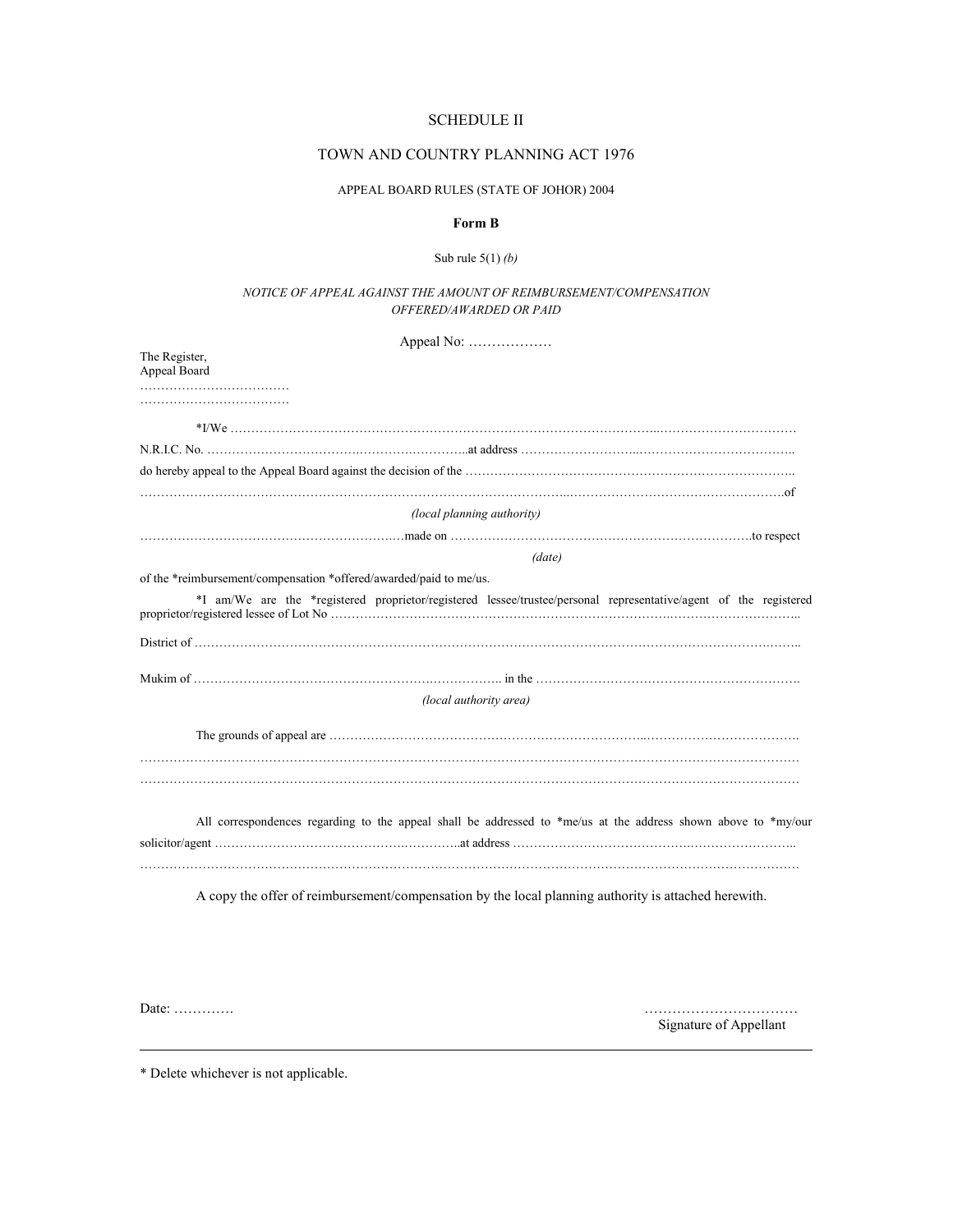## TOWN AND COUNTRY PLANNING ACT 1976

## APPEAL BOARD RULES (STATE OF JOHOR) 2004

## **Form C**

### Sub rule 5(1) *(c)*

## *NOTICE OF APPEAL AGAINST REQUISITION NOTICE*

Appeal No: ………………

| The Register,<br>Appeal Board                                                                                                 |                                                    |
|-------------------------------------------------------------------------------------------------------------------------------|----------------------------------------------------|
|                                                                                                                               |                                                    |
|                                                                                                                               |                                                    |
|                                                                                                                               |                                                    |
|                                                                                                                               |                                                    |
|                                                                                                                               | (data)                                             |
|                                                                                                                               |                                                    |
| (local planning authority)                                                                                                    |                                                    |
| *I am/We are the *registered proprietor/registered lessee/trustee/personal representative/agent of the registered proprietor/ |                                                    |
|                                                                                                                               |                                                    |
|                                                                                                                               |                                                    |
|                                                                                                                               |                                                    |
| (local authority area)                                                                                                        |                                                    |
| *I<br>$\frac{1}{2}$<br>We<br>appeal<br>against the<br>following                                                               | requirements<br>requisition<br>of<br>the<br>notice |
|                                                                                                                               |                                                    |
| All correspondences regarding to the appeal shall be addressed to *me/us at the address shown above to *my/our                |                                                    |
| A copy of requisition notice is attached herewith.                                                                            |                                                    |

Date: …………. ……………………………

Signature of Appellant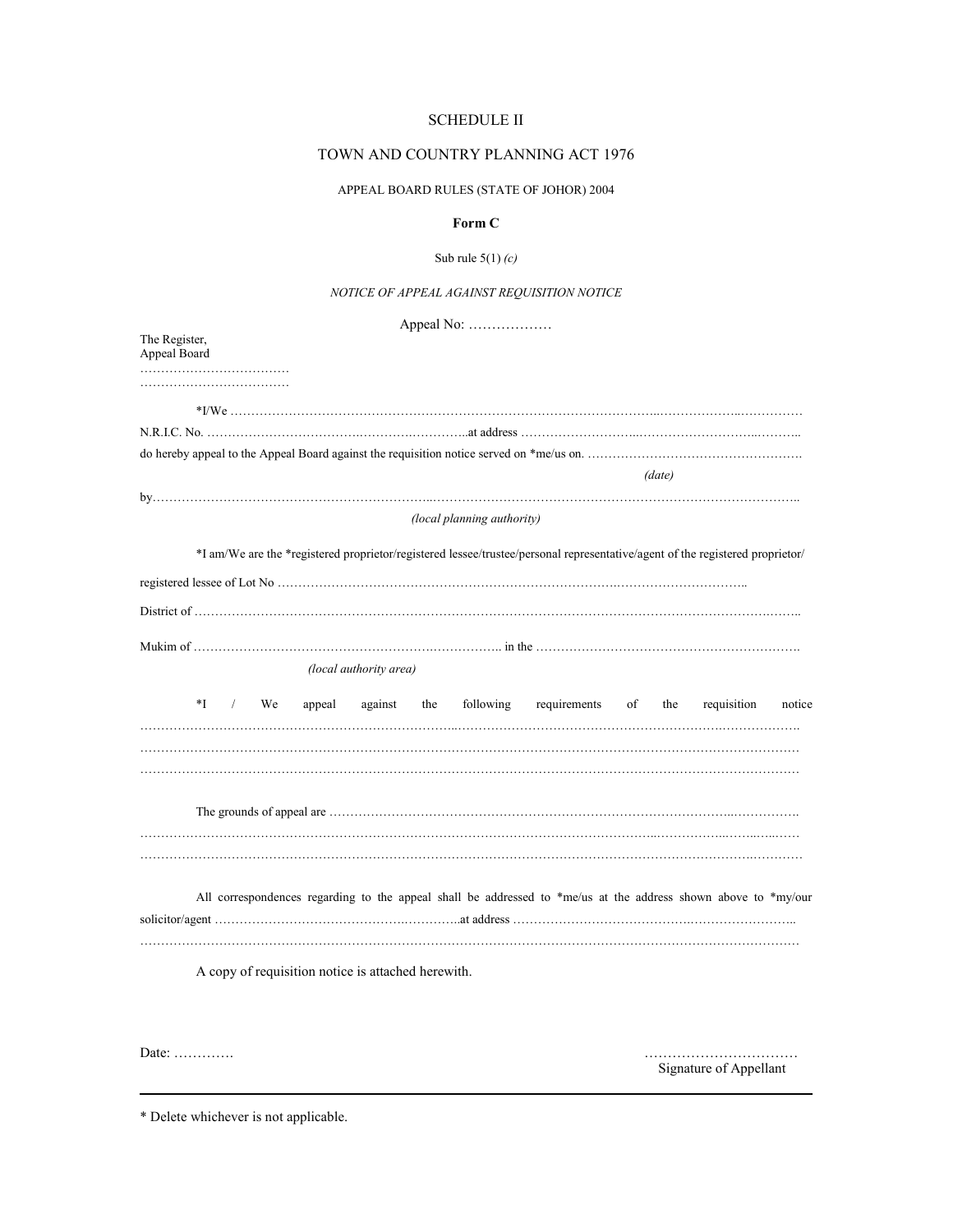### TOWN AND COUNTRY PLANNING ACT 1976

#### APPEAL BOARD RULES (STATE OF JOHOR) 2004

#### **Form D**

#### Sub rule 5(1) *(d)*

### *NOTICE OF APPEAL AGAINST THREE PRESERVATION ORDER UNDER SECTION 35c OF THE ACT*

Appeal No: ……………… The Register, Appeal Board ……………………………………… ……………………………… \*I/We …………………………………………………………………………………………..…………………………… N.R.I.C. No. ……………………………….………….…………..at address ………………………..……………………………….. Do hereby appeal to the Appeal Board against the decision of the …………………………………………………………………….. …………………………………………………………………………………………..…………………………………………….of *(local planning authority)*  on…………………………………………………….……….in respect of: *(date)*  \* (a) a tree preservation order; \* (b) provision under a tree preservation order; \* (c) \* (i) the refusal of a written permission; or \* (ii) the imposition of condition on a grant of a written permission under paragraph 35A(2)(*b*) of the Act;  $*$  (d) an order to plant or replace a tree under paragraph  $35A(2)(b)$  of the Act. \*I am/We are the \*registered proprietor/registered lessee/trustee/personal representative/agent of the registered proprietor/registered lessee of Lot No ……………………………………………………………………….………………………….. District of ………………………………………………………………………………………………………………………….…….. Mukim of ………………………………………………….…………….. in the ………………………………………………………. *(local authority area)*  The grounds of appeal are …………………………………………………………………..………………………………. …………………………………………………………………………………………………………………………………………… All correspondences regarding to the appeal shall be addressed to \*me/us at the address shown above to \*my/our solicitor/agent ……………………………………….…………..at address …………………………………….…………………….. …………………………………………………………………………………………………………………………………………… A copy of the order is attached herewith. Date: …………. …………………………… Signature of Appellant \* Delete whichever is not applicable.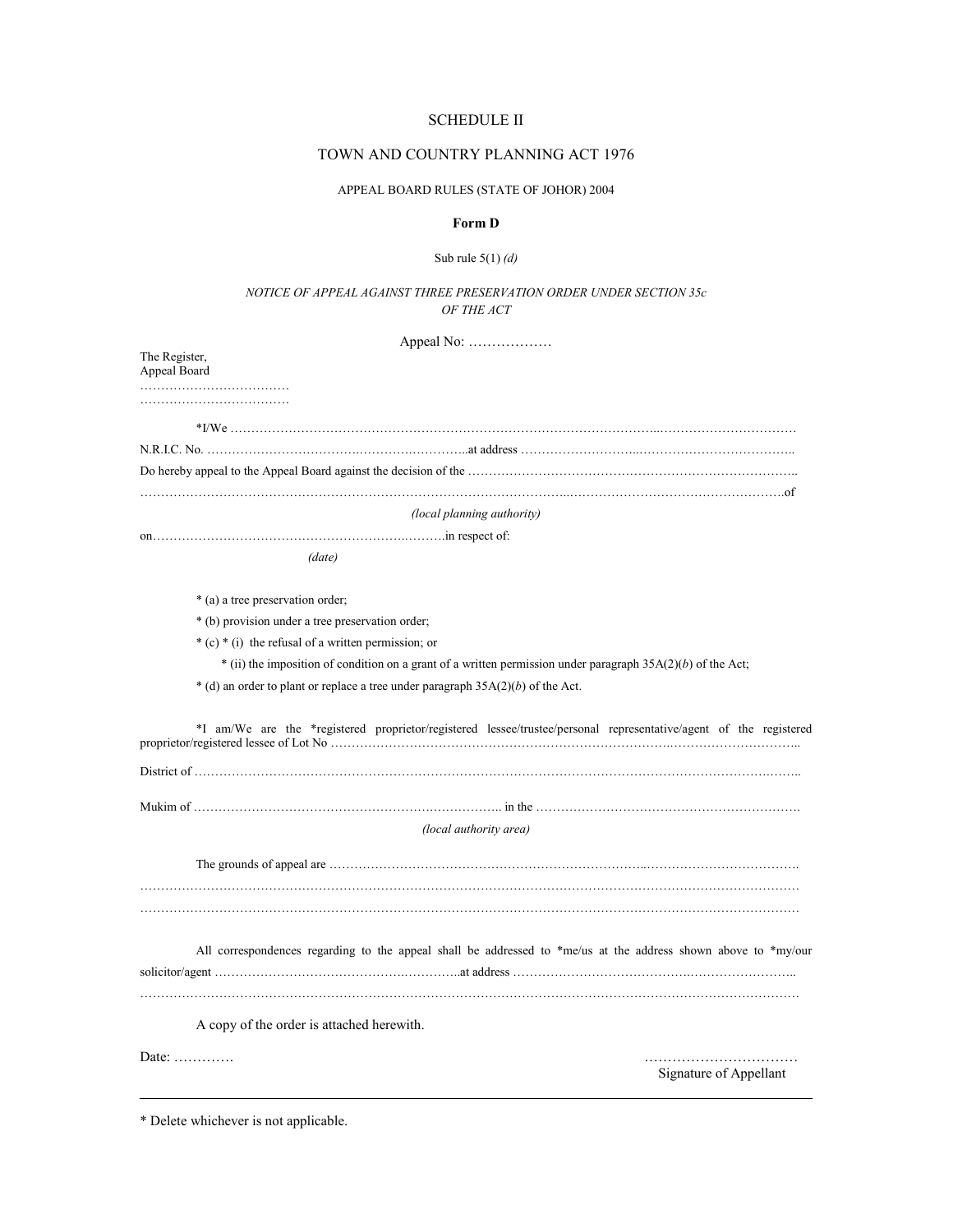## TOWN AND COUNTRY PLANNING ACT 1976

### APPEAL BOARD RULES (STATE OF JOHOR) 2004

## **Form E**

### Sub rule 5(1) *(e)*

### *NOTICE OF APPEAL AGAINST THREE PRESERVATION ORDER UNDER SECTION 35E(3) OF THE ACT*

| Appeal No:                                                                                                                  |                        |
|-----------------------------------------------------------------------------------------------------------------------------|------------------------|
| The Register,<br>Appeal Board                                                                                               |                        |
|                                                                                                                             |                        |
|                                                                                                                             |                        |
|                                                                                                                             |                        |
|                                                                                                                             |                        |
| (local planning authority)                                                                                                  |                        |
|                                                                                                                             |                        |
| (data)                                                                                                                      |                        |
| * (a) rejection of application to set aside the requirement of the replacement of trees under subsection 35E(1) of the Act; |                        |
| * (b) an order given under paragraphs $35E(1)$ (a) or (b) of the Act;                                                       |                        |
| * (c) term or condition imposed under paragraph $35E(1)$ (d) of the Act; and                                                |                        |
| * (d) refusal to extend time under paragraph 35E(2) of the Act.                                                             |                        |
| *I am/We are the *registered proprietor/registered lessee/trustee/personal representative/agent of the registered           |                        |
|                                                                                                                             |                        |
|                                                                                                                             |                        |
| (local authority area)                                                                                                      |                        |
|                                                                                                                             |                        |
|                                                                                                                             |                        |
| All correspondences regarding to the appeal shall be addressed to *me/us at the address shown above to *my/our              |                        |
|                                                                                                                             |                        |
|                                                                                                                             |                        |
| A copy of the order is attached herewith.                                                                                   |                        |
| Date: $\dots \dots \dots$                                                                                                   | Signature of Appellant |
|                                                                                                                             |                        |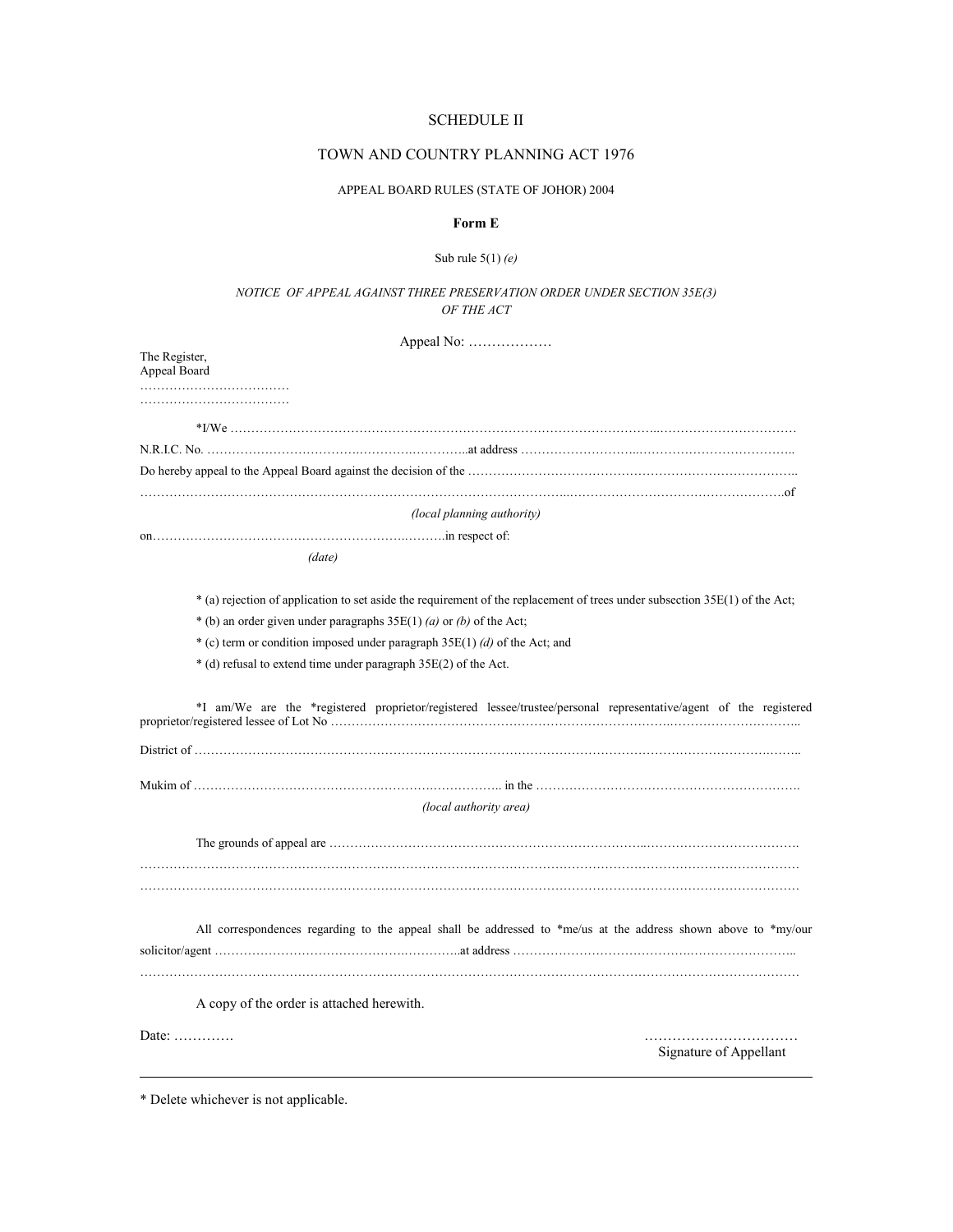## TOWN AND COUNTRY PLANNING ACT 1976

#### APPEAL BOARD RULES (STATE OF JOHOR) 2004

### **Form F**

#### Sub rule 8(2)

### *NOTICE THAT APPEAL RECORD IS READY*

Appeal No: ………………

To:

…………………………… ………………………… ………………………… …………………………

 TAKE NOTICE that appeal record in the above mentioned proceedings is ready and that as regards the costs of preparing such records a sum of RM …………………………..……….it due from you.

 TAKE NOTICE that if you fail to pay the above mentioned sum within fourteen days from the date of this notice, it shall be deemed that you do not wish to proceed with this appeal.

Date: …………………..

SEAL

 ………………………… Registrar New York 1989, 1999, 1999, 1999, 1999, 1999, 1999, 1999, 1999, 1999, 1999, 1999, 1999, 1999, 1999, 1 Appeal Board

#### TOWN AND COUNTRY PLANNING ACT 1976

### APPEAL BOARD RULES (STATE OF JOHOR) 2004

**Form G** 

#### Sub rule 9(3)

## *NOTICE OF HEARING OFT APPEAL*

Appeal No: ………………

To:

………………………… ………………………… ………………………… …………………………

 TAKE NOTICE that the will hear at ……………. O'clock in the morning/afternoon on the ………………………………day of ………………………20……………

 TAKE NOTICE that if you do not attend before the Appeal at the date, time and place above-mentioned, such order or decision may be made and proceedings may be conducted as the Appeal Board nay consider just and expedient.

Date: …………………..

**SEAL** 

………………………………

**Registrar** Registrar Appeal Board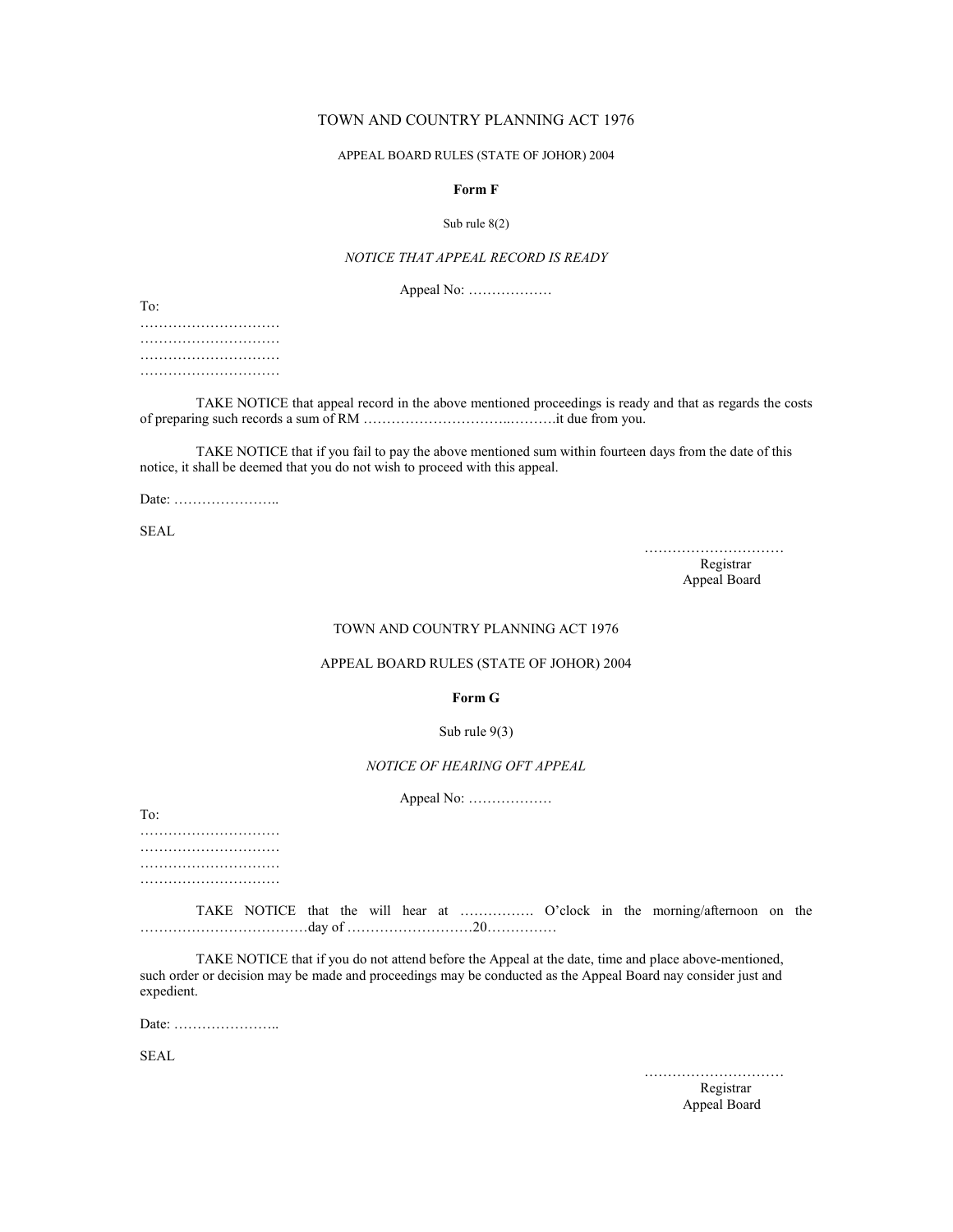## TOWN AND COUNTRY PLANNING ACT 1976

### APPEAL BOARD RULES (STATE OF JOHOR) 2004

### **Form H**

### Sub rule 8(2)

## *DECISION OF APPEAL BOARD*

|                                             | Appeal No:                                    |
|---------------------------------------------|-----------------------------------------------|
| To:                                         |                                               |
|                                             |                                               |
|                                             |                                               |
|                                             |                                               |
|                                             |                                               |
|                                             | (date)                                        |
|                                             |                                               |
|                                             | (appellant)                                   |
| Decision by the Appeal Board is as follows: |                                               |
|                                             |                                               |
|                                             | (state the Appeal Board decision and itemize) |
|                                             |                                               |

SEAL

 ………………………… **Registrar** Registrar Appeal Board

#### TOWN AND COUNTRY PLANNING ACT 1976

## APPEAL BOARD RULES (STATE OF JOHOR) 2004

### **Form I**

## Sub rule 13(1)

### *NOTICE OF DISCONTINUANCE*

Appeal No: ………………

To: Registrar, Appeal Board

| this appeal. | (Specify the part) |
|--------------|--------------------|

Date: …………………..

…………………………

Appeal land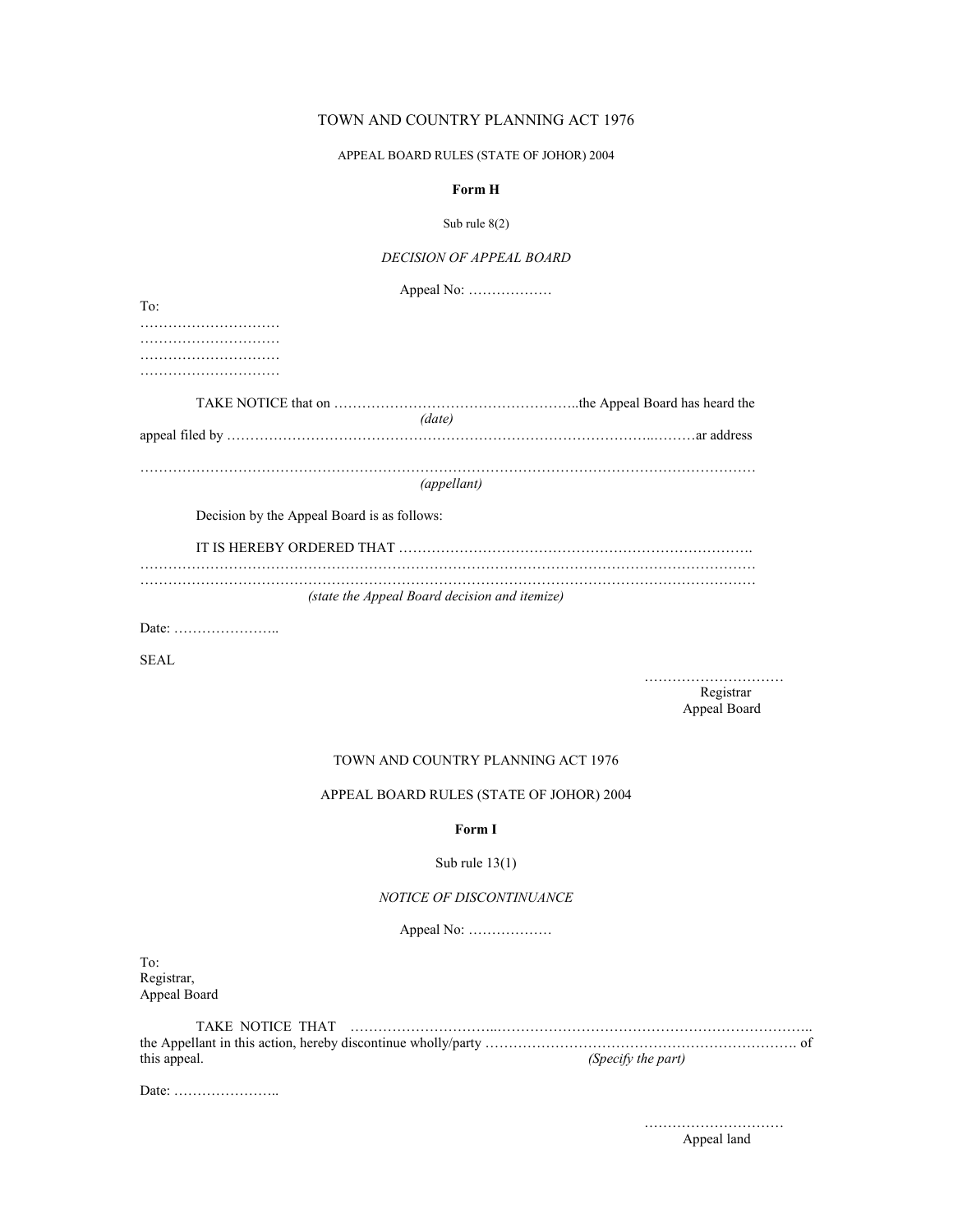## TOWN AND COUNTRY PLANNING ACT 1976

#### APPEAL BOARD RULES (STATE OF JOHOR) 2004

### **Form J**

#### Sub rule 14(2)

## *SUMMONS TO A WITNESS TO ATTEND BEFORE THE APPEAL BOARD*

Appeal No: ………………

To:

………………………… ………………………… ……………………………

| you have the leave of the Appeal Board to depart. |  |
|---------------------------------------------------|--|

You are required to bring with you the following documents:

……………………………………………………………………………………………………………………………… ………………………………………………………………………………………………………………………………

Failure to comply with the summons render you liable to prosecution under section 174 of the Penal Code.

Date: …………………..

SEAL

 ………………………… **Registrar** Registrar Appeal Board

## TOWN AND COUNTRY PLANNING ACT 1976

APPEAL BOARD RULES (STATE OF JOHOR) 2004

#### **Form K**

## Sub rule 14(3)

### *SUMMONS TO PRODUCE DOCUMENTS*

Appeal No: ………………

To:

………………………… …………………………… …………………………

|  |  |  | You are hereby ordered to produce before, or deliver to, the Appeal Board at |  |  |  |  |  |
|--|--|--|------------------------------------------------------------------------------|--|--|--|--|--|
|  |  |  |                                                                              |  |  |  |  |  |
|  |  |  |                                                                              |  |  |  |  |  |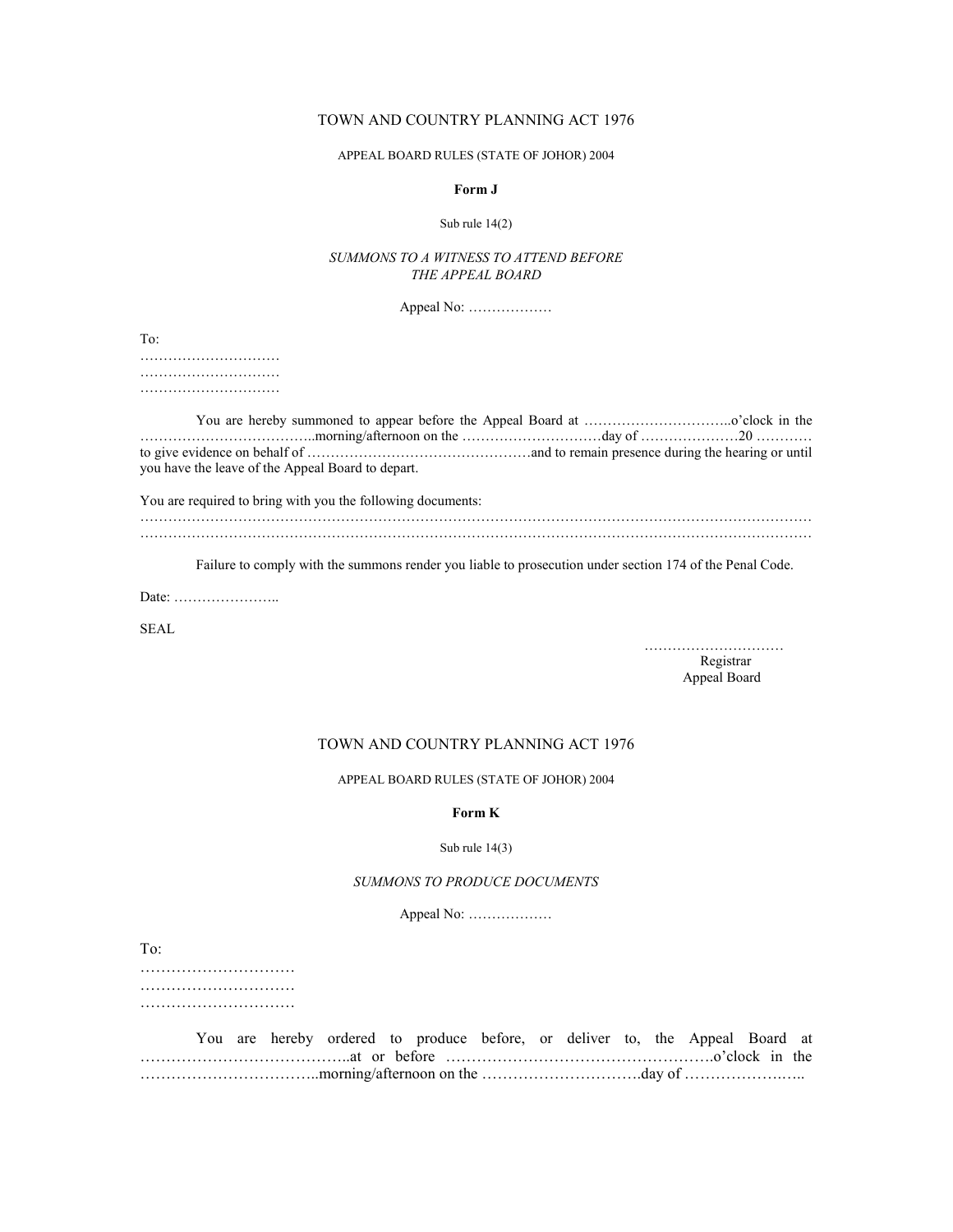Failure to comply with the summons will render you liable to prosecution under section 174 of the Penal Code.

Date: …………………..

SEAL

 ………………………… Registrar New York 2012 and 2013 and 2013 and 2013 and 2013 and 2013 and 2013 and 2013 and 2013 and 2013 and 2013 and 2013 and 2013 and 2013 and 2013 and 2013 and 2013 and 2013 and 2013 and 2013 and 2013 and 2013 and 2013 Appeal Board

## SCHEDULE III

# TOWN AND COUNTRY PLANNING ACT 1976

# APPEAL BOARD RULES (STATE OF JOHOR) 2004

## *APPEALS FEES*

|           |               | Types of Fees                                                                  | Amount of Fees<br>RM                           |
|-----------|---------------|--------------------------------------------------------------------------------|------------------------------------------------|
| А.        |               | Fee upon filing of appeal under rule 5.                                        | 100.00                                         |
| <b>B.</b> |               | <b>Service Fees</b>                                                            |                                                |
|           | 1.            | Fees for the preparation of document for<br>hearing under sub rule $8(2)$ .    | as specified by the Registrar for each appeal. |
|           | $2^{\circ}$   | Fees for the issuance of notice under sub rule<br>$8(3)$ .                     | 100.00 for each notice                         |
|           | $\mathcal{E}$ | Fees for the issuance of summons to witness<br>under sub rule $13(1)$ .        | 100.00 for each notice.                        |
|           | 4.            | Fees for the issuance of summons to produce<br>documents under sub rule 13(2). | 100.00 for each notice.                        |
|           | 5.            | Fees for the supply of notes of evidence of<br>proceedings of Appeal Board     | as specified by the Registrar 200.00           |
|           | 6.            | Fees for the preparation of document for orders<br>of Appeal Board.            | 200.00 for each notice.                        |